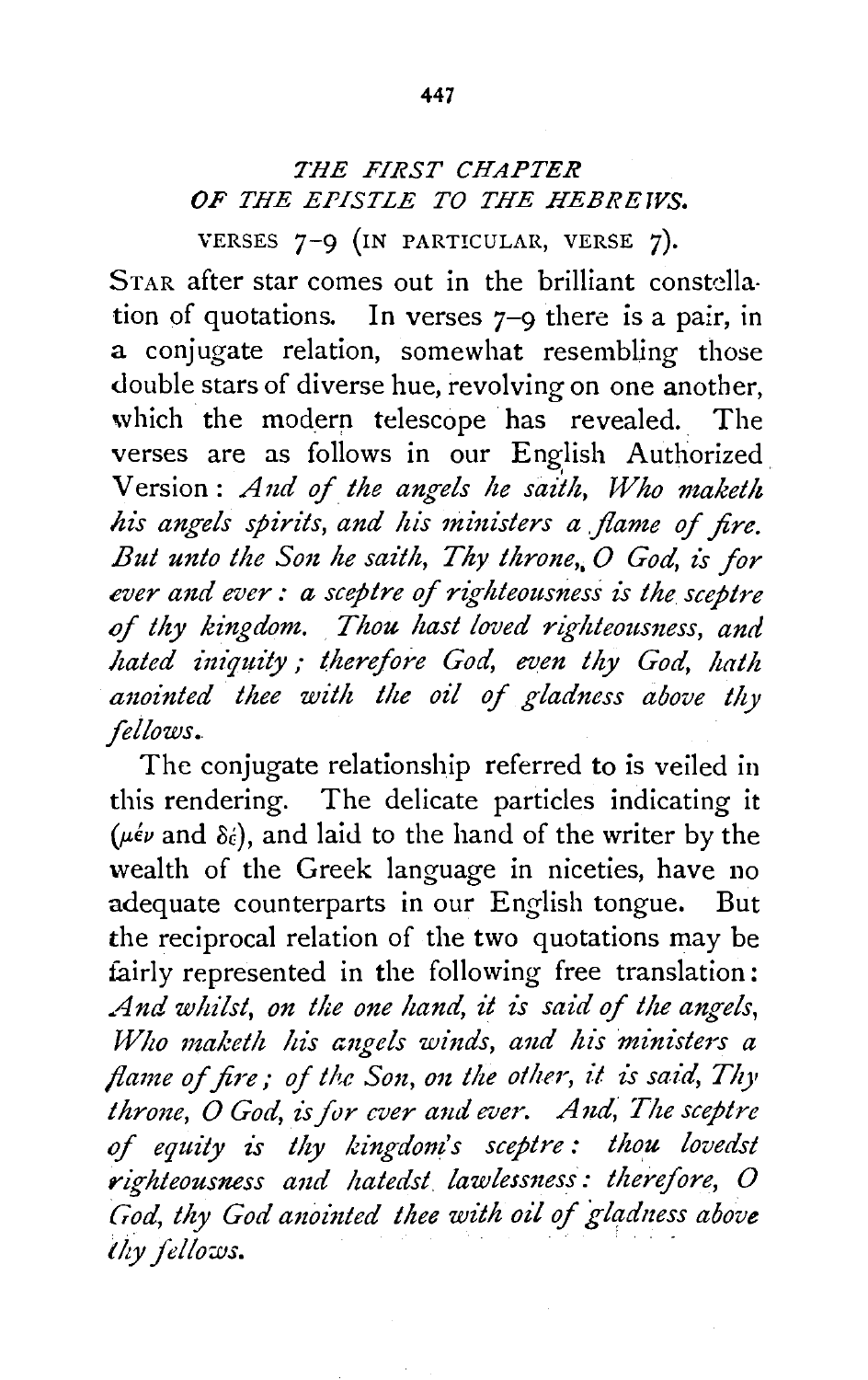There is thus a contrast instituted between the way in which the angels are spoken of in Scripture, and the manner in which the Son is addressed. The contrast is such as admirably illustrates the affirmation of the fourth verse, that *our Lord-* (as regards rank)-is made so much better than the *angels, as he hath obtained by -inheritance a more excellent name than they.* 

We say "illustrates," for the writer's citations belong rather to the category of illustration and embellishment than to that of demonstration. In this respect they are analogous to the second quotation in verse fifth, in its relation to the first. The argument regarding the name of our Saviour was settled by the first citation. The second was appended as a rider, significantly illustrative. In like pended as a rider, significantly illustrative. manner the argument in reference to the transcendent rank of the Son is really settled in verse sixth. And hence the quotations in the verses before usnot being required for the purpose of demonstration, -are simply corroborative illustration and embellishment, poured forth with an orator's prodigality from his overflowing cornucopia. This being the case, they do not require to be weighed, measured, and tested, with the same rigidly logical severity, that needs to be applied to proof-texts proper.

The distinction we have marked, between demonstration and illustration or embellishment, is not, in express terms, drawn by the Letter-writer himself. Possibly it was never explicitly formulated in his consciousness. But it lies nevertheless deeply imbedded in the essence of his representations. And it is the function of the expositor to mine down into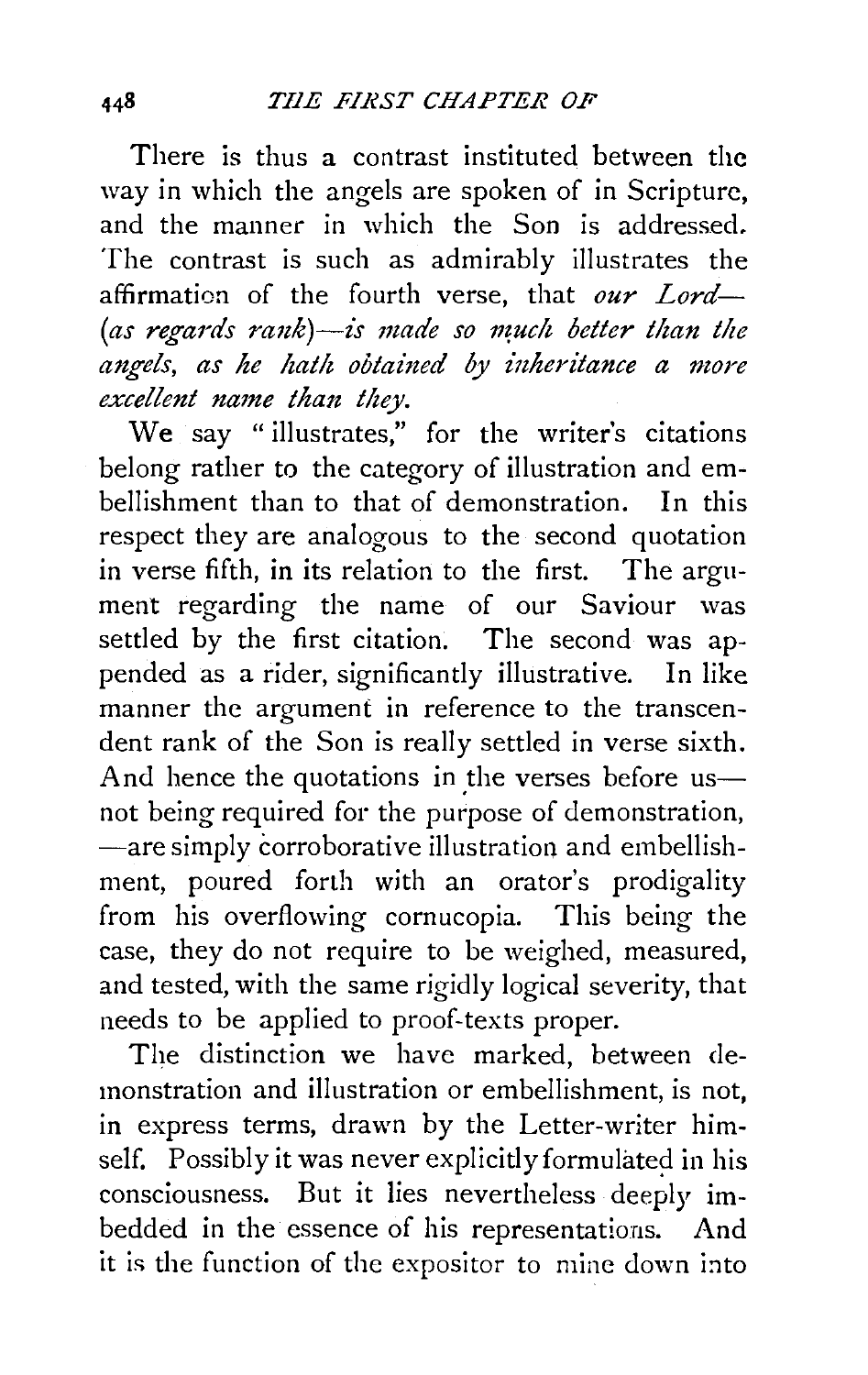the depths of its bed, so as to mark the various strata of thought in their inter-relations, and to note in particular the overlapped ideas as distinctly as the overlapping. If such shafts of exploration are not sunk, the peculiarities of the fine rolling scenery on the surface will never be accounted for and scientifically understood.

We shall consider, then, in the first place, what is said of the angels in the seventh verse ; and then, in a future article, we shall turn our attention to what is said, contrastively, of the Son in the eighth and ninth verses.

*''Of the angels he saith."* The expression *he saith*  is here really equivalent to the impersonal *it is*  said, viz., in Scripture. Formally, it is true, the expression means *God saith.* But in so speaking, the orator was occupying a standpoint which is somewhat different from that, which is most commonly used by ourselves, and which was also generally employed by both St. Paul and St. Peter. We are in the habit of distinguishing the different writers of the sacred Scriptures, and ascribing their respective sayings to themselves. So at times did our orator, as for example when in chapter ii. 6 he introduces a quotation thus,-" One in a certain place testified." But in this first chapter he merges out of sight all distinction of writers in the Old Testament Scriptures, and looking on 'the volume of the book,' in its entirety, as "the word *of God,"* he represents the Divine One Himself as speaking in the various passages which he quotes. It is an instruc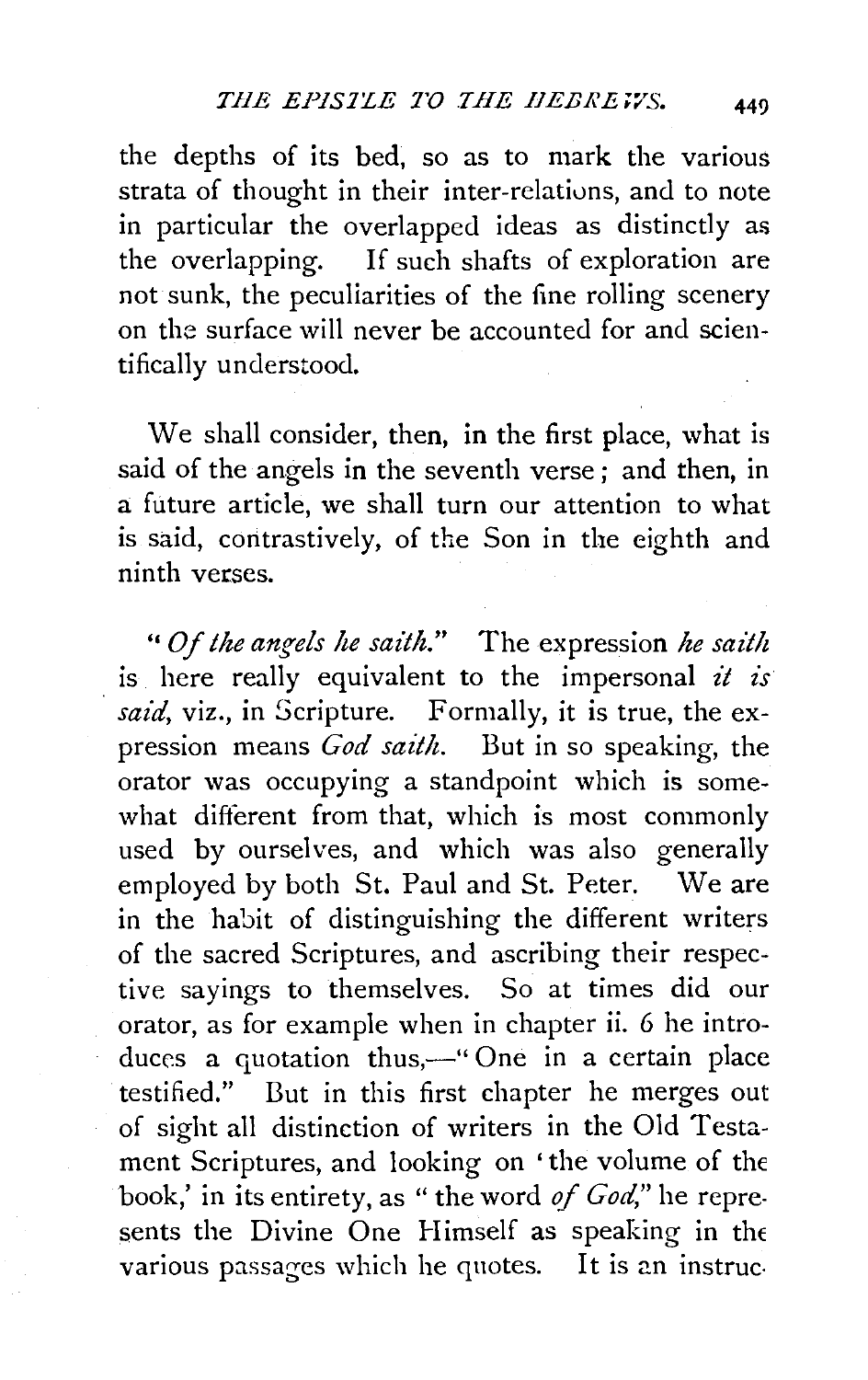tive representation, but of course not always to be pared *to* the quick.

The expression ' of' the angels, in our English Version, is a free but legitimate and admirable rendering of the original; though the Rheims and Lord Cromwell's Bible have respectively, and more literally, *'to'* and ' *unto' the angels.* The free rendering is found also in the Geneva Version, and was adopted from Tyndale. It is Luther's rendering.  $Calyin$ , too, gives it in his French translation,—the French Geneva Version. And although in his Latin Version he has *to,* yet the very first note in his Latin Commentary runs thus, " to the angels, for *concerning* the angels" *(ad* angelos pro *de* angelis). The Greek preposition ( $\pi \rho \delta s$ ) is by no means an exact synonym of the English *to,* or the Latin *ad.* It denotes, in a more generic manner, *direction toward*, and must often be rendered in English *in reference to.* 

In the case before us it is not unlikely, as Bleek has suggested, that the actual address ' to' the Son, which is contained in the contrastive quotations of verses 8-12, was already floating before the mind of the writer, so that this particular preposition, so peculiarly adapted for cases of direct address, was readily fixed upon by him, under the influence of an instinctive longing for rhetorical symmetry. Bengel, not unhappily, puts the contrast thus,-" to the *mzgels,* in indirect speech : *to the Son,* in direct."

The saying quoted is taken from the fourth verse of the 1 04th Psalm, and consists of the words, *Who maketh his augels winds, and his ministers* a *flame of fire.* .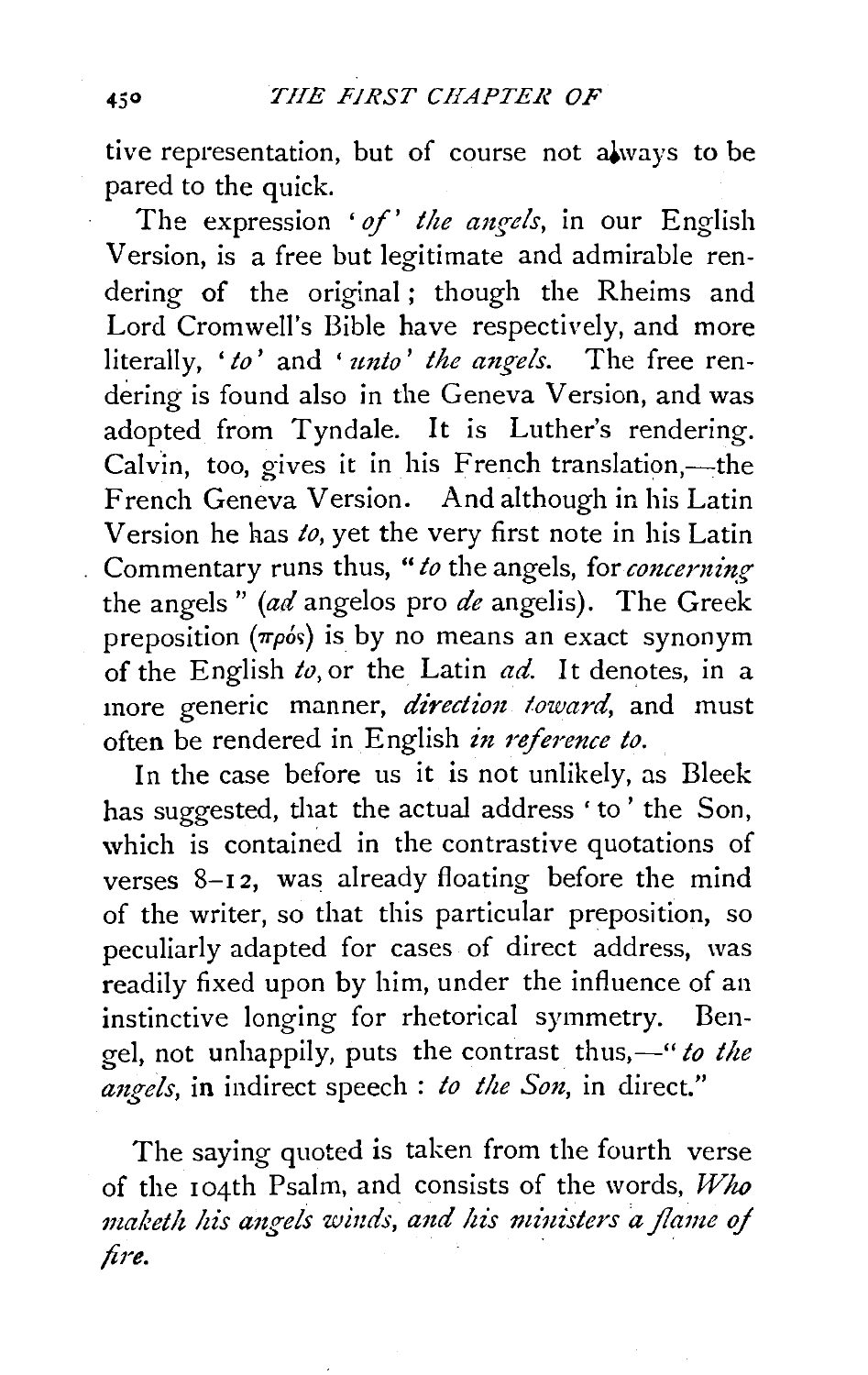Instead of *winds*, our Authorized Versionstrangely, it might be supposed-has *spirits.* But not it alone. All the older English Translators, from Wycliffe downward, give the same rendering. Luther, too, in his *Version of the New Testament*, though not in his *Version of the Psalms*. Erasmus also. They all followed the Vulgate. And the V ulgate Translator seems to have got into the meshes of the same perplexity in which the Greek expositors-Chrysostom, Theodoret, Œcumenius, Theophylact-one after another, got entangled. In the intensity of their zeal for the cardinal doctrine of the divinity of ·our Lord, these renowned expositors were not invariably deliberative, or deliberatively eclectic, in the arguments which they employed. Certainly they were not deliberative in reference to the verse before us. For when they came to it, in the course of their Expositions, they at once fastened on the word *maketh,* applied to the angels, as if it were a prize, and assumed that it must denote *creation.* "Lo, the greatest difference!" exclaims Chrysostom. "They are created : He is increate." "The word *maketh*," says Theophylact, "signifies the transition from not-being to being." Having impressed this strong meaning on the verb, and drawn their theological inference, they looked with comparative indifference on the rest of the verse. Their interest in it was arrested, - so that they slurred over the relation of the second clause to the first, and even the relation of the word *spirits* to the word *angels*. They assumed that *spirits* was a designation of the metaphysical nature of the creatures referred to, while the term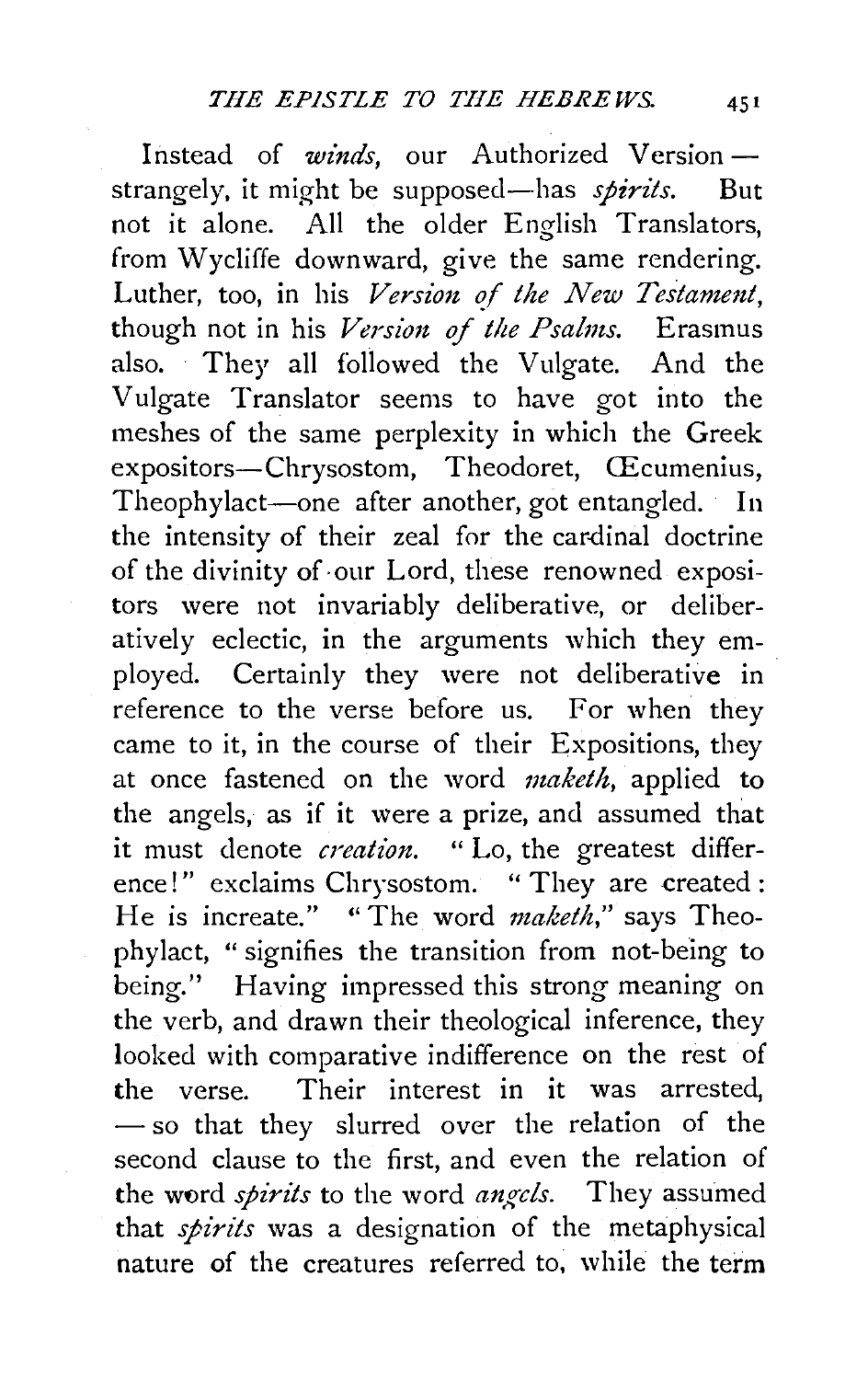angels was intended to denote their office. *God created his angels spiritual beings;*-so they interpreted the saying. Erasmus in his Version expressly substitutes the word *creates* for *makes.*  Primasius, long before, hazarded a different kind of substitution. Reversing the order of the nouns, as being, he says, "preposterous," he brings out this interpretation,—He makes his spirits angels. The Geneva Version corresponds,—He maketh the spirits *his messengers.* 

It seems surprising that sensible men should have stumbled into such exegetical ineptitudes. They are so manifestly beside the mark, that it would be entirely unnecessary to make reference to them at all, were it not for the purpose of finding out what it was, that led Luther and our English Translators to set aside, in their respective Versions, the natural idea of *winds,* and introduce instead the metaphysical idea of *spirits.* The reason of the strange phenomenon has been indicated *:-Emphasis had been laid for ages on the 7J.'ord* ' *maketh,' as* if *it meant 'createth.'* If this time-hallowed emphasis was not to be disturbed, it was necess2ry to substitute *spirits*  for *winds,* inasmuch as it would be ridiculous to say, *Who createth his angels winds, that is, Who giveth to his angels, in the act* of *their creation, the nature*  of *winds.* There seemed to be no alternative but to fall back on the secondary import of the noun, and say,—" Who createth his angels *spirits.*"

It appeared, indeed, astonishing to some of the Fathers referred to, that the inspired writer, while emphasizing the creation of the angels, should, in his representation, say *maketh* rather than *made*.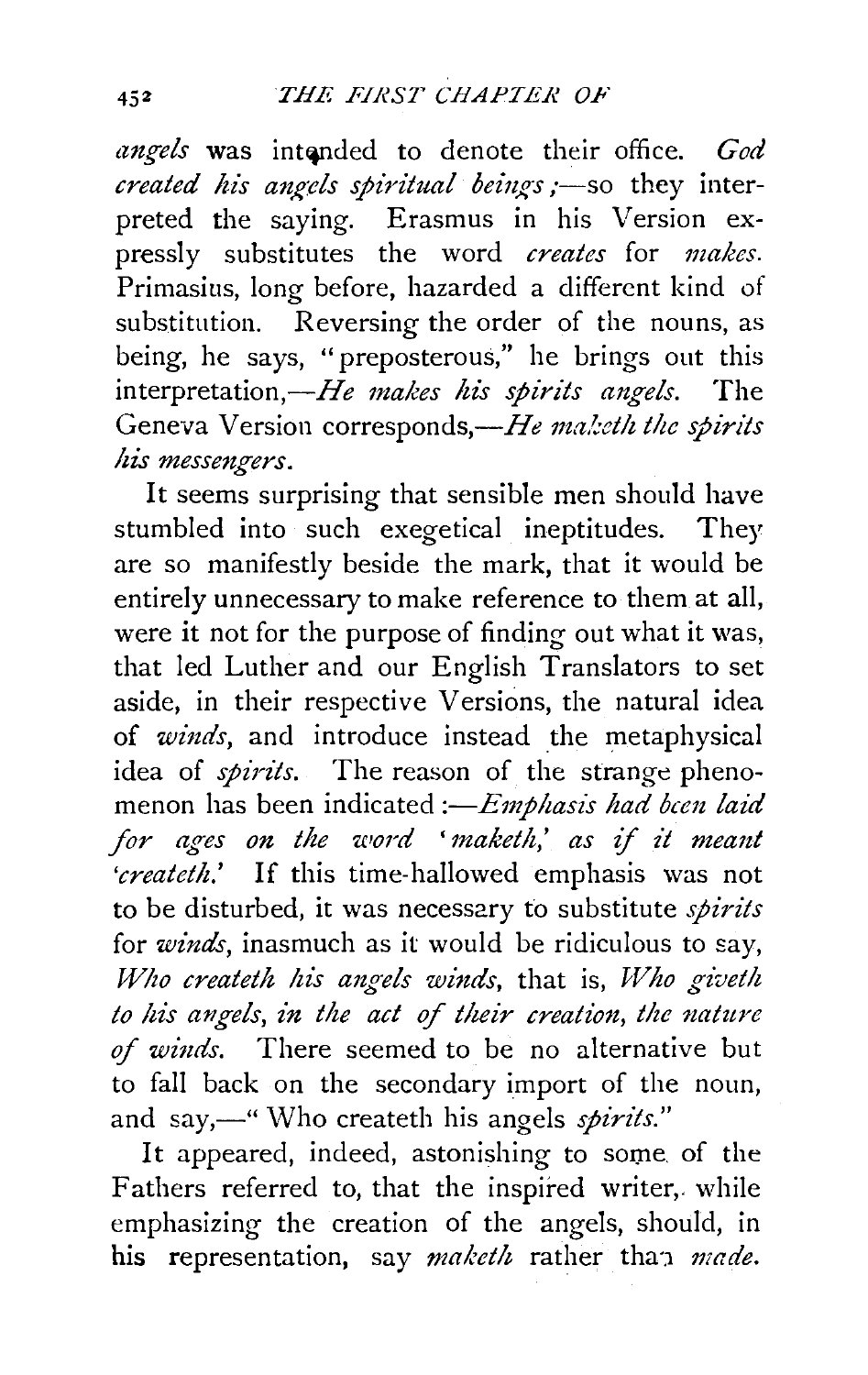One would, of course, naturally have expected *made*, if the act of creation were denoted. But savs if the act of creation were denoted. Theophylact, the reference is to the perpetual creation of preservation, for " the Father worketh hitherto."

Doubt as to the true rendering of the word is impossible to the modern expositor. It cannot be *spirits.* It must be *winds.* All modern expositors without exception-cases of insignificancy apartare agreed that, both in the Psalm and in the quotation, the word must be thus rendered. The antithesis proves it;  $-\omega$  and his ministers *a flame of fire."* The context of the Psalm proves it. The Psalmist is contemplating-from a certain high and spiritual angle of view-material nature ; and in the immediate context he is making reference to light, the sky, the clouds, the waters, the wings of the wind.

But while all modern expositors of the Psalms, and of the Epistle to the Hebrews, are agreed that it is *winds* that are referred to, many make no secret of their suspicion that the statement in the Psalm has been misunderstood and misapplied by the writer of the Epistle. They imagine that the observation, on which the Letter-writer founded his illustration, has, in its passage from the Old Testament to the New, suffered a complete *bouleversement,* so that what in Hebrew was first, has in Greek been made last, while what was last has been turned into first. The subject of the proposition in the Psalm has, they suppose, been metamorphosed in the Epistle into the predicate; while the predicate in the Psalm has taken the place, in the Epistle, of the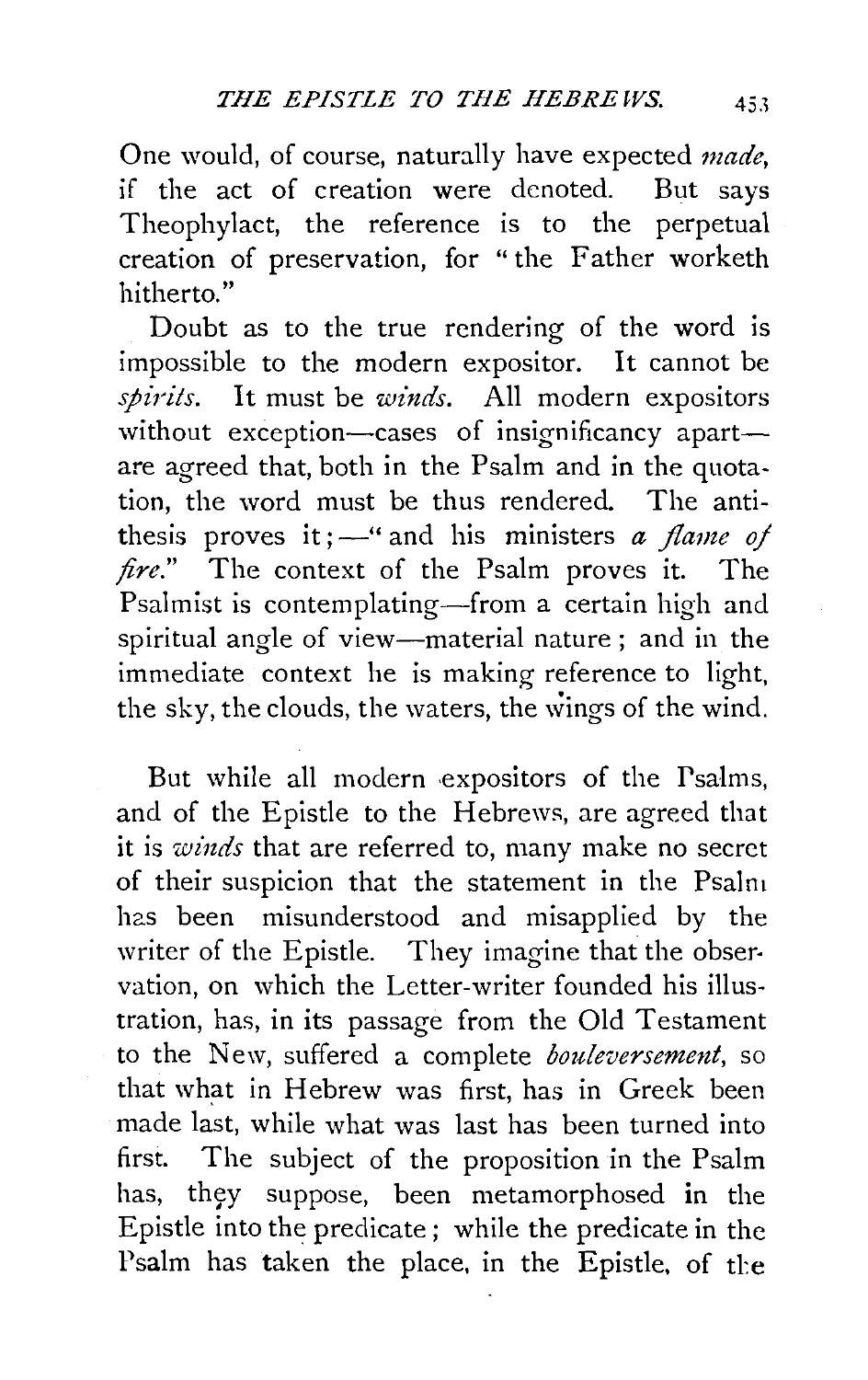subject. They insist, in short, that the Psalmist was not speakiog at all of *mzgcls,* but of *winds,* and that, instead of saying, as the Letter-writer represents him, *who maketh his angels winds*,—he said, *who maketh wi1tds his messmgers.* 

Even Calvin was of this opinion. He says :-" The passage cited seems to be strained to a foreign " sense (*videtur in alienum sensum trahi*). For as " David is describing in the Psalm the order which "we perceive in the government of the world, nothing "is more certain than that he speaks of *winds,* which "he says are made *messengers* by the Lord (*nuntios*, *"messagers).* For He makes use of these winds as "couriers--even as, when He visits the earth with his "lightnings, He shews how swift and prompt are the "ministers which He has to execute his behests. *But*  " this has nothing to do with the angels."

One admires the moral fearlessness and candour of the great Reformer. He was animated by heroic conscientiousness. Yet we can hardly, at the same time, repress a feeling of wonder at the exegetical perplexity, which had wrapped him so inextricably in its coils. There seemed to him to be no alternative. There was, apparently, but one expedient possible, - to *cut the knot*, and let the quotation in the Epistle drift whithersoever it might! Hence he did cut it.

Under the broad ægis of his authority many have felt emboldened to say some rather hard things in reference to the quotation. And among the German expositors, there has been of late almost absolute unanimity in maintaining that there is no reference at all to angels in the Psalm, and consequently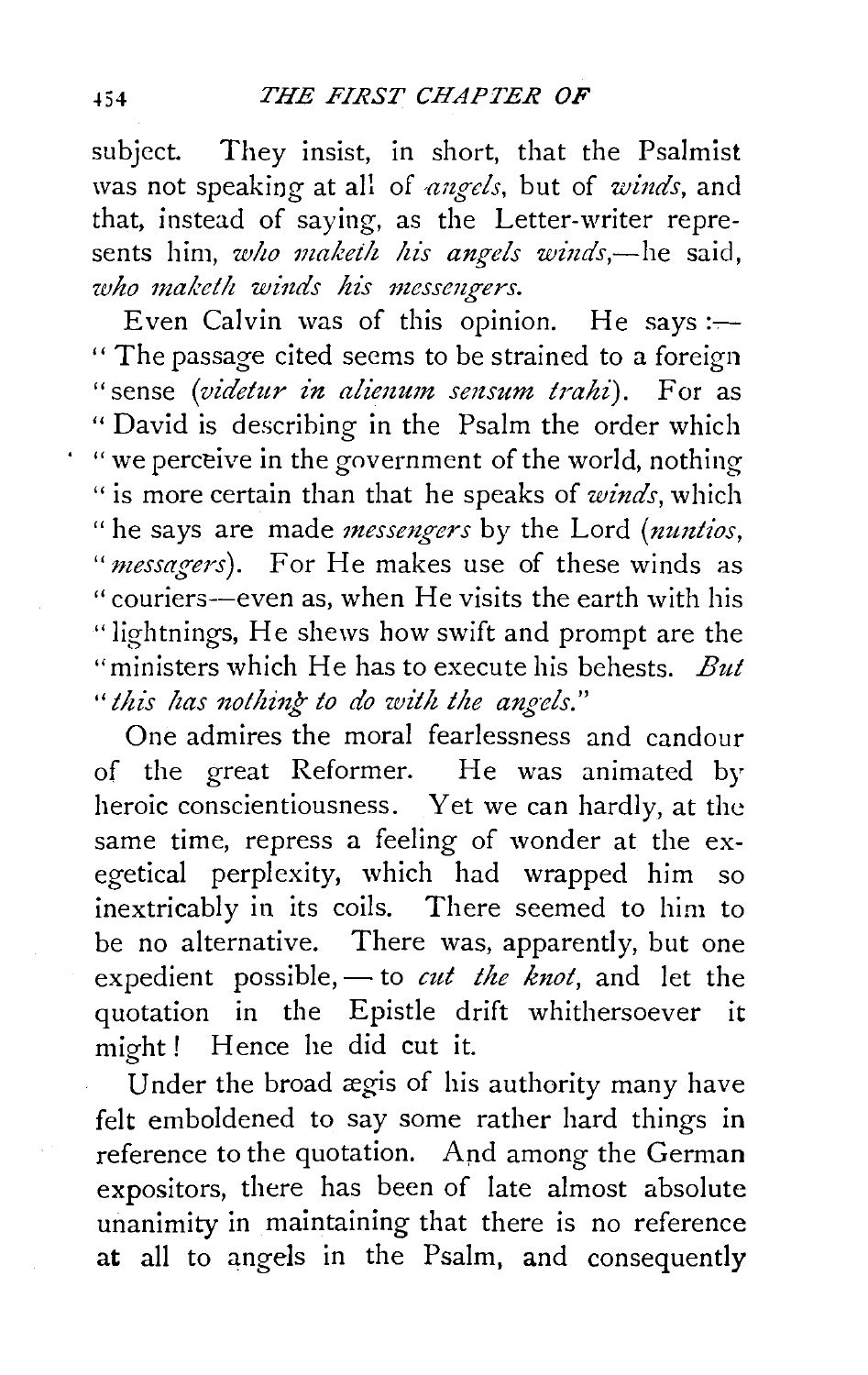nothing on which the Letter-writer could found a legitimate argument or illustration. "There can be no doubt," says Bleek, "that *winds* is the subject of the proposition, not the predicate, and that in the· predicate there is no reference at all to *angels,* but to *messengers* in the generic sense." "To angels, as celestial beings," says de Wette, in his *Commen*  $t$ ary on the Psalms, " there is no reference at all." The application of the passage to such beings is founded,—he says in his *Exposition of Hebrews*,— " on an incorrect rendering." "The rendering," says Hupfeld, "which Hebrews i. 7 and Luther follow, yields a sense entirely foreign and inappropriate." Rosenmüller, Knapp, Vaihinger, Kuinöl, Krahmer, Ewald, Ebrard, Olshausen, Lünemann, Bisping, Kurtz,-all maintain that in the Psalm it is *winds* that is the subject, and *messengers* the predicate. Tholuck, too, in his *Exposition of the Psalms,* though he takes the other view in his *Exposition of the Epistle.* 

The writer to the Hebrews is not, indeed, accused by any of these critics of having wilfully perverted the obvious import of the Psalm. The mistranslation is laid at the door of the Septuagint translator, whose version is followed by the Letter-writer. But then the dilemma is either obtruded or suggested: *The Letter-writer, either wittingly, or else unwittingly, accepted a translation, which is not only a*  mistranslation, but an actual inversion of the idea of *the original.* 

We are amazed ; especially at the long succession of waves running all in one direction and lashing the same rock.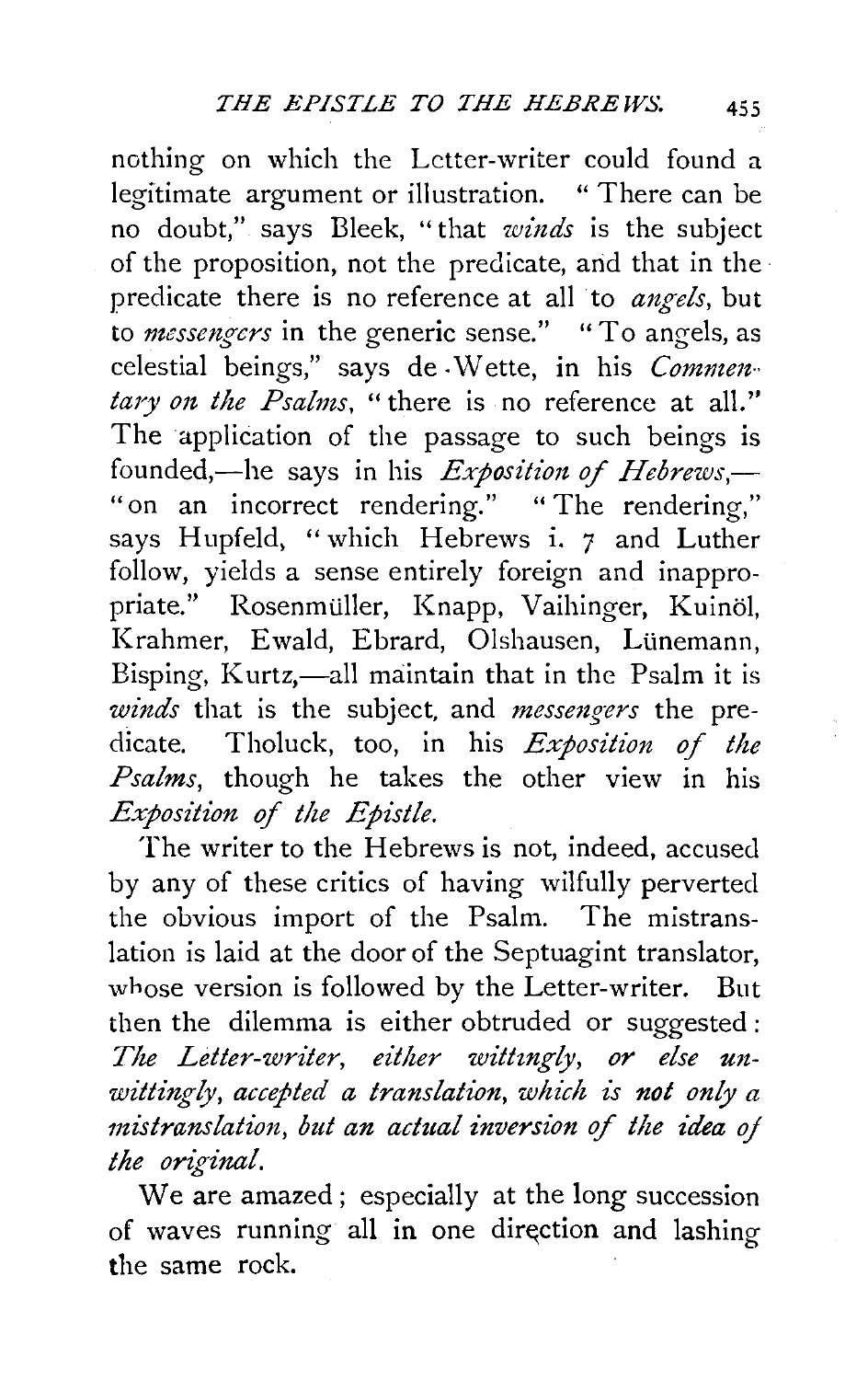Mistranslation! There is none. Inversion of subject and predicate! There is nothing of the kind. Misapplication of the Psalmist's meaning! There is no such blundering.

The Psalmist  $\overline{is}$  speaking of the angels in the fourth verse of his Psalm-the angels in their relation to God, just as truly as he is speaking absolutely of God in verses first, second, and third. Nothing was more natural. Why might not the God of nature be regarded by the hymnist as " the Lord *of hosts* "? Why should it be supposed that He must not be attended by his spiritual retinue ? Why might He not be surrounded by his ministering angels ? Is there any special congruity in attributing a kind of spiritual lonesomeness to the Monarch of the material universe ?

Let us glance at the Introduction of the Psalm. It is comprised in the first four verses.

God is represented grandly as clothing Himself with "light," as with a garment. He is veiled by it, and yet revealed.

The "heaven" is the work of his hands. It is God's awning over the earth. Underneath it He at times rides forth gloriously in his "chariot of clouds," borne along by the "winged wind."

But there is more than common eyes can see. There is awning above awning,—flights of heavens *heaved* above the heaven that is visible from our earth. God is there too. He seems at times to *ntire*  thither as it were. But He never really forsakes the earth. He visits it. He works in it. He rules and overrules within it, and sends out his attendants, as their presence may be required, to fulfil his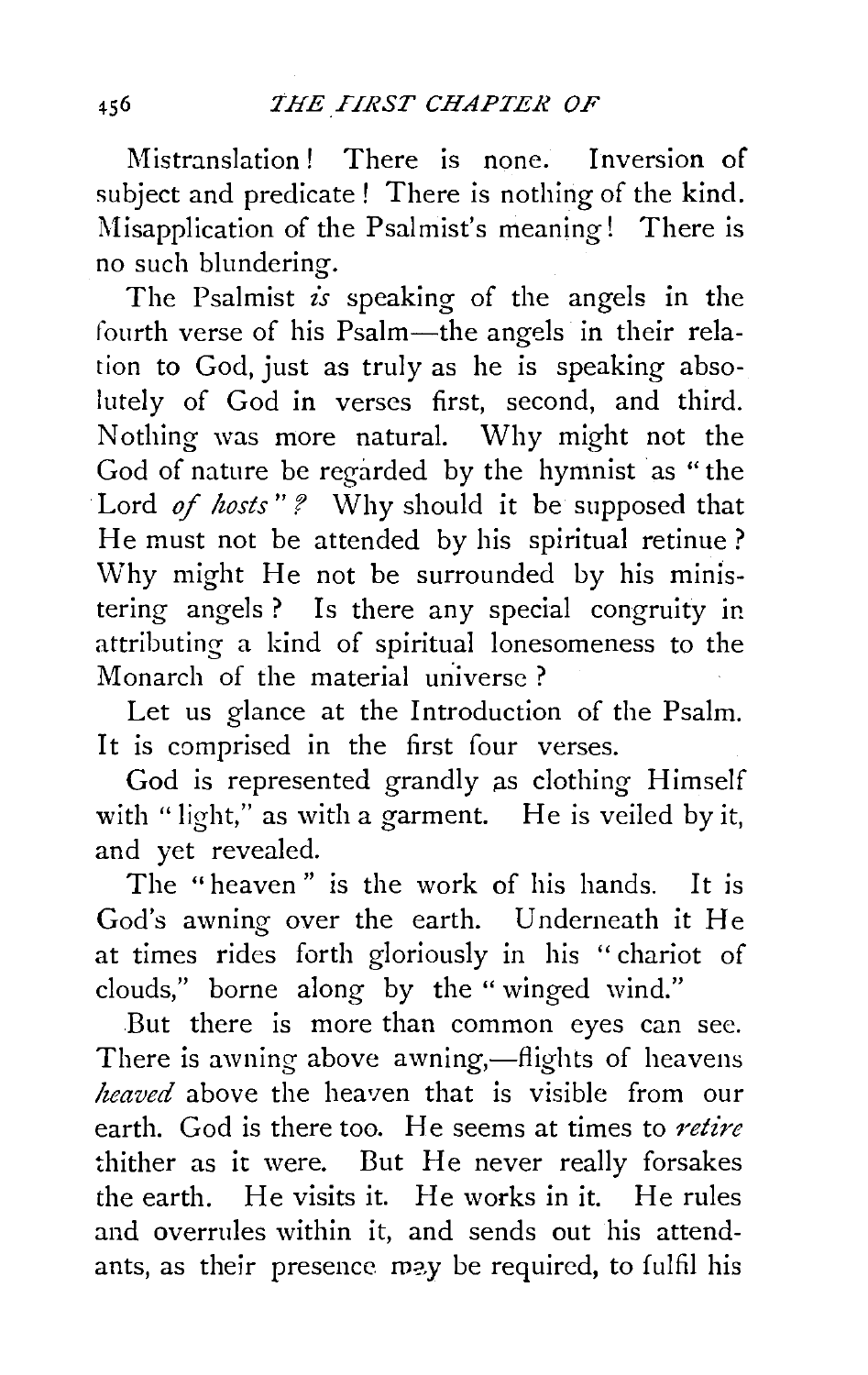pleasure, in rewards or in punishments, in still small voices and bright visions, or in storms and tempests and bolts of fire.

Such is the Introduction to the Psalm ; and in what comes immediately after, the poet begins. at the logical beginning, and depicts God's relation to our earth in the "laying of its foundation." He then proceeds with his sublime descant, from stage to stage, from scene to scene.

There is obviously; then, no incongruity in making reference to attendant angels in verse fourth. There is, on the other hand, real incongruity in construing the expressions *winds* and *a flaming fire* as 'subjects,' while the terms *messengers* and *ministers* are. treated as 'predicates.' For, in the first place, such a construction does violence to the natural order of sequence. When there is nothing in the nature of the case, or in the adjuncts of the phraseology, to determine respectively the subject and predicate of a proposition, then the order of position in relation to the verb is the natural guide. This order of position represents the logical order of thought ; and in that logical order the subject stands before the predicate. The thing that is spoken of naturally takes precedence of the other thing-that is spoken of it. To construe *winds* and *flaming fire* as subjects, instead of predicates, is to disturb this natural order.

Then, in the second place, there is incongruity in the employment of the singular expression *a flaming fire,* as the subject of the plural predicate *his ministers.* A *flaming fire* might, with perfect propriety, be represented as *God's minister;* but surely VOL I.  $30$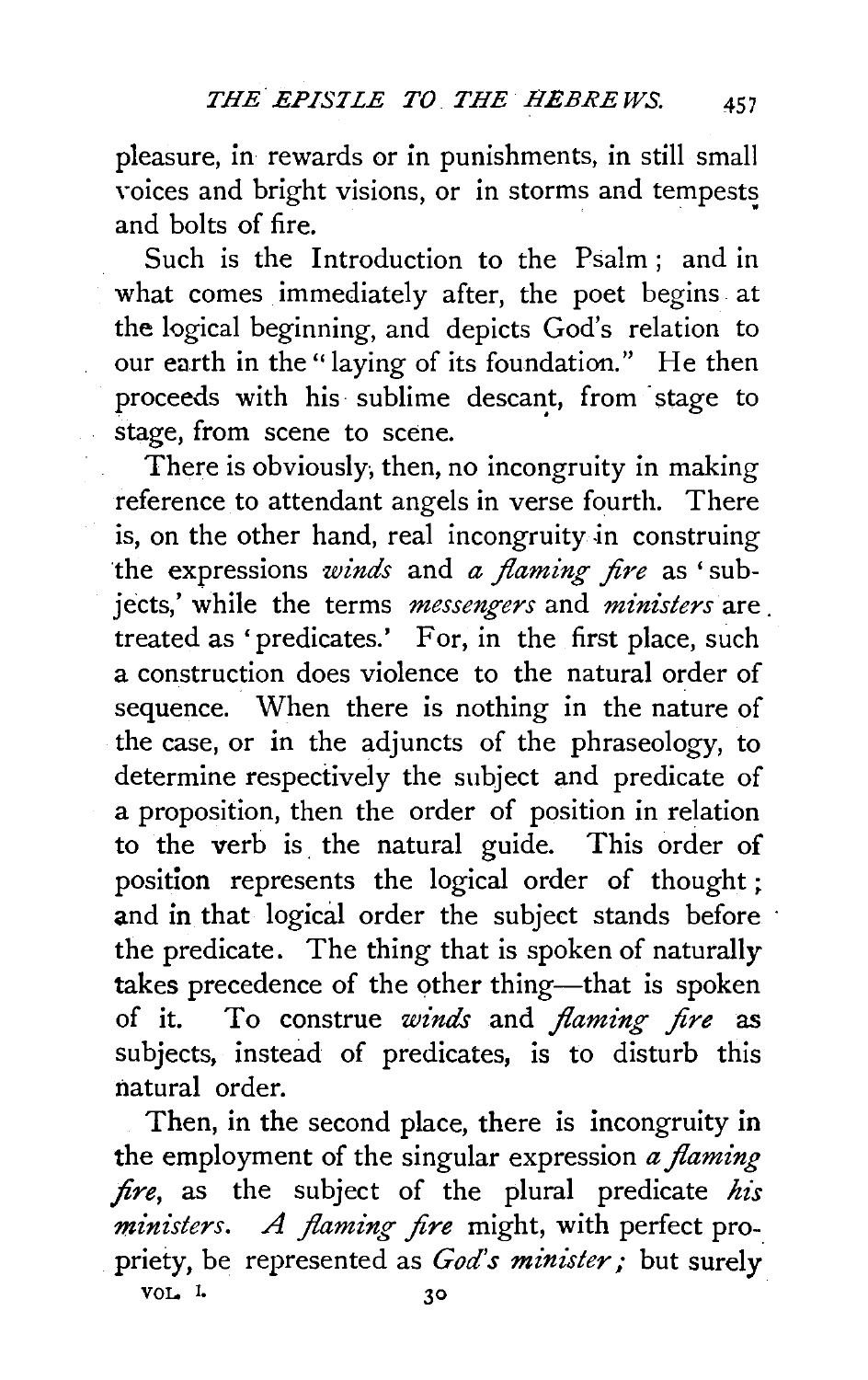not as *his ministers*, without incongruity. It is in vain to plead that the poet might be excused for giving to the singular noun a plural reference, inasmuch as the word employed is not used in the plural. Why should this have hampered a poet? It would have been easy to meet the emergency by varying the expression ; by employing, for example, such a plural phrase as is found in Psalm xxix. 7.

It is, moreover, a matter of significance that the Chaldee Targumist agrees with the Septuagint in the adjustment of subject and predicate. He paraphrases the verse thus-*Who has made his mes-*<sup>-</sup><br>sengers swift as wind, his ministers powerful as *gleaming fire.* The Syriac translator construed the expression in like manner ; for he too makes the first predicate singular, as well as the second- $-$ " He has made his angels *wind,* and his ministers *flaming-. lire."* 

The translation, then, which is found in the Septuagint, and which was thence adopted by the Letterwriter, is unchallengeable.

But what is the interpretation of the representation ? Shall we take the view of the Chaldee Targumist? Does the Psalmist mean that *God*  makes his ministering angels swift and ardent in his *service, like winds and flames of fire?* Are *winds* ang *fiaming fire* referred to as similitudes ? There is one fatal objection to any such interpretation. It puts the passage out of harmony with its context in the Psalm. For the Psalmist is not drawing analogies between beings spiritual and things material. His ode is altogether different in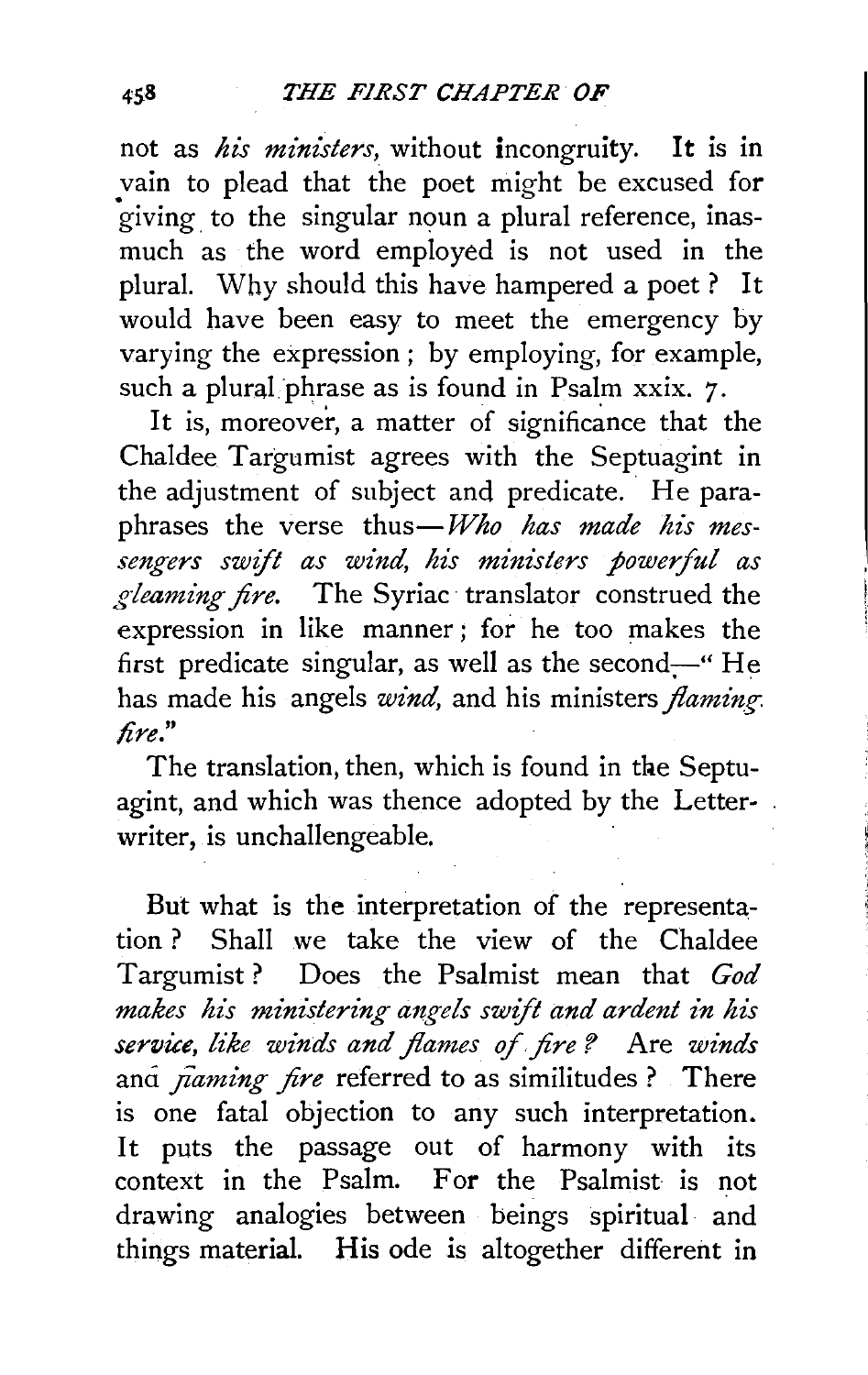its aim. He is meditating on the presence and active operation of the invisible One in visible nature: and at one particular turn in the Introductory portion of his meditation, he refers to the angels, not to find .similes in nature to illustrate the promptitude. and efficiency of their ministry, but to assign them their natural but subordinate place in the Divine government of the world.

In what respect, then, is it the case that the angels are made *winds* and *flame of fire* by the Almighty Monarch of the universe ? Delitzsch, in his *Commentary on the Psalms,* renders the couplet  $thus$ 

*Who maketh his messengers 'out of' winds, His mznisters* ' *out of 'flmning fire.* 

And there can be no doubt that, in a large number of passages in which the verb *make* is construed with a double accusative, the second of the two. when the verb precedes both, or stands intermediate, denotes the material ' out of' which the first is fashioned. (See Gen. vi. 14; Exod. xxvi. 26; xxviii. 13, *26* j xxxvi. 14; Cant. iii. 18, &c.) But it seems far-fetching to introduce such an idea in the case before us. For if we shall suppose that it is the *•personal' angels* that are spoken of, then it seems extremely absurd to represent them as fashioned • out of' winds and flaming fire. We must not lightly assume that such an idea could have been entertained by the Psalmist. But if we should, on the other. hand, suppose that the reference is to *'impersonal' messengers* or *couriers,* poetically extemporized, then it is surely strange that they should be represented as made 'out of' ·wind and fire, when,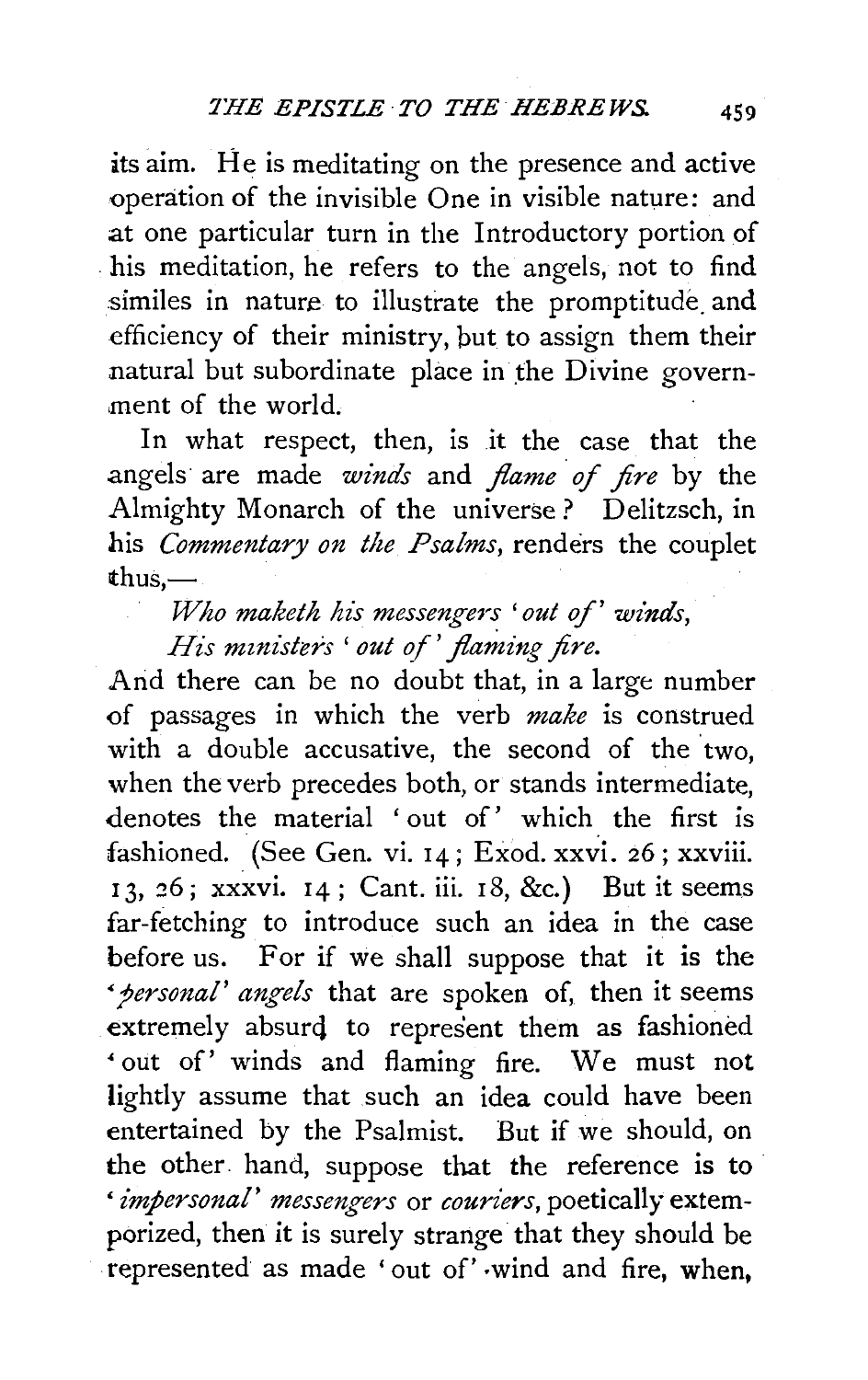without any process of extraction or elaboration, they are themselves the wind and fire referred to. The idea of 'raw material' is lost. And even though it were not, it would still be strange,-provided the existence of personal angels be postulated as an item in the poet's belief,-that God should be represented as " making *his messengers* out of winds, *his ministers* out of flaming fire." We should have expected the pronouns to have been dropped,-" who maketh *messengers* out of winds, *ministers* out of flaming fire." This theory of 'raw material ' must be abandoned.

What, then, is meant? The representation really is, "*who maketh his angels 'into' winds, his ministers 'into' flaming fire."* (See Exod. xxx. 25, 35 ; comp. Psalm civ.  $3.$ ) What is the interpretation? Certainly it cannot be meant that God's angels are actually transubstantiated by Him into physical winds and scorching lightning ; for it is postulated that the angels, who are " made into winds and fire," remain angels still, and continue to be "ministering spirits sent forth to minister " intelligently "for the heirs of salvation." Literal transubstantiation cannot be referred to : phenomenal transformation may possibly be meant.

It is a poet whose language we are considering. His spirit, at the moment that we listen to him, was in one of its loftiest moods. His imagery is vivid as the lightning :- "Who coverest thyself with light as with a garment: who stretchest out the heavens like a curtain : who layeth the beams of his chambers in the waters : who maketh the clouds his chariot : who walketh upon the wings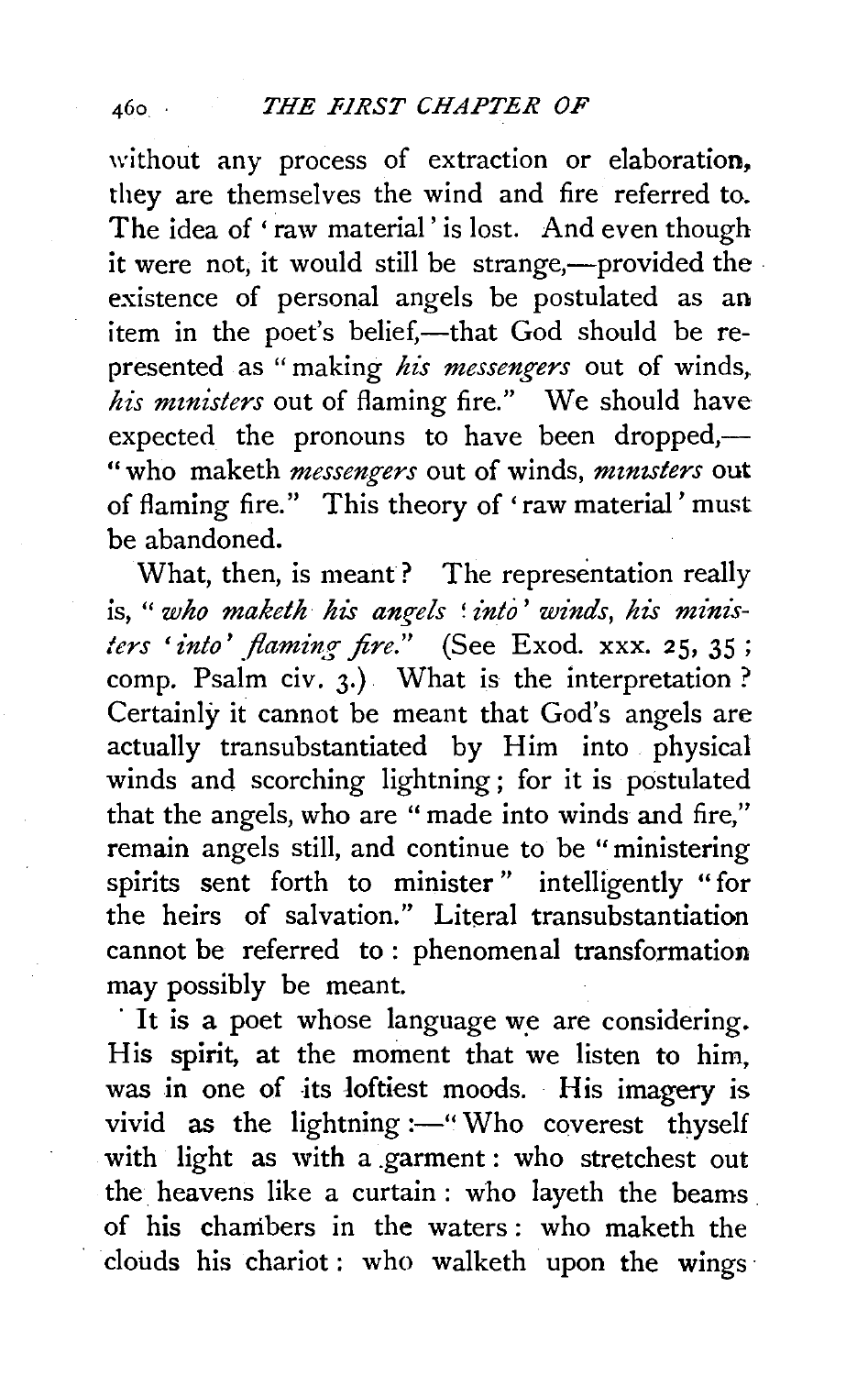of the wind." It is immediately after these brilliant flashes, and as part of the same shower of inspiration, that he adds, "who maketh his angels winds, his ministers a flaming fire." His language is by no means intended to be strictly scientific or tamely prosaic. It glances, representatively, at the phenomena of storms, and especially of thunderstorms, which have always excited among men a profoundly ethical interest. The rapidity of movement in'the perturbed elements, the fury of the gale rising into the hurricane or the tornado, the lurid grandeur of the flashes as they fitfully illumine the overarching darkness, strike into an attitude of solemn and religious awe every unsophisticated spirit.

The Psalmist spoke as a true hierophant of nature, and of human nature, when he assumed that in these storms there is the presence and agency of God. And not *his* solitary presence and agency alone. He is surrounded with his spiritual attendants. And when He has designs of retributive Providence to fulfil, He sends them forth on his errands, investing them for the occasion with what phenomena may be befitting-the phenomena of the hurricane, the thunder, or the gleaming bolts of fire. That is, "he makes his angels tempests, his ministers a flame of fire." When we gaze on the storm-drift, and feel awed by the flashes that leap out from the darkness, lo, God's ministers are there! his servants are working there!

Such is the representation of the Psalmist. It is coincident with many other representations in 'the volume of the book,' which make mention of the ministry of angels, and some of which assume